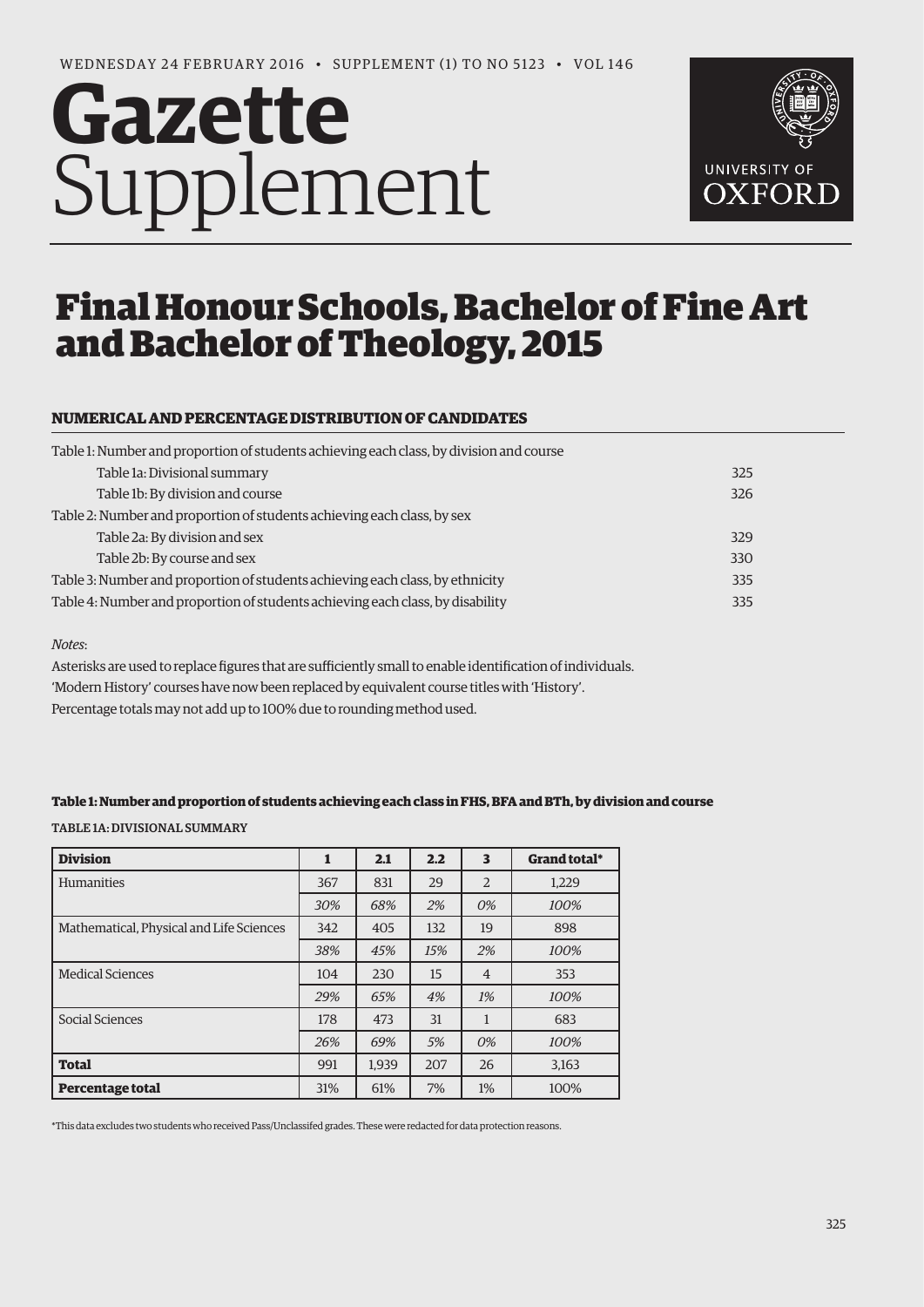### TABLE 1B: BY DIVISION AND COURSE

|                                                                                                                                                                                                                                                                                                                                                                                                                                                                                                                                                                                                               | <b>Course Title</b>                        | $\mathbf{1}$   | 2.1            | 2.2            | $\overline{\mathbf{3}}$ | Grand total*   |
|---------------------------------------------------------------------------------------------------------------------------------------------------------------------------------------------------------------------------------------------------------------------------------------------------------------------------------------------------------------------------------------------------------------------------------------------------------------------------------------------------------------------------------------------------------------------------------------------------------------|--------------------------------------------|----------------|----------------|----------------|-------------------------|----------------|
|                                                                                                                                                                                                                                                                                                                                                                                                                                                                                                                                                                                                               | BA Ancient & Modern History                | $\overline{7}$ | $\overline{7}$ | $\mathbf{1}$   |                         | 15             |
|                                                                                                                                                                                                                                                                                                                                                                                                                                                                                                                                                                                                               |                                            | 47%            | 47%            | 7%             |                         | 100%           |
|                                                                                                                                                                                                                                                                                                                                                                                                                                                                                                                                                                                                               | BA Classical Archaeology & Ancient History | 6              | 8              |                |                         | 14             |
|                                                                                                                                                                                                                                                                                                                                                                                                                                                                                                                                                                                                               |                                            | 43%            | 57%            |                |                         | 100%           |
|                                                                                                                                                                                                                                                                                                                                                                                                                                                                                                                                                                                                               | BA Classics & English (3-year)             | $\ast$         | $\ast$         | $\ast$         | $\ast$                  | $\overline{4}$ |
|                                                                                                                                                                                                                                                                                                                                                                                                                                                                                                                                                                                                               |                                            | $\ast$         | $\ast$         | $\ast$         | $\ast$                  | 100%           |
|                                                                                                                                                                                                                                                                                                                                                                                                                                                                                                                                                                                                               | BA Classics & English (4-year)             | $\ast$         | $\ast$         | $\ast$         | $\ast$                  | 3              |
|                                                                                                                                                                                                                                                                                                                                                                                                                                                                                                                                                                                                               |                                            | $\ast$         | $\ast$         | $\ast$         | $\ast$                  | 100%           |
|                                                                                                                                                                                                                                                                                                                                                                                                                                                                                                                                                                                                               | BA Classics & Modern Languages             | $\overline{3}$ | $\overline{7}$ |                |                         | 10             |
| <b>Division</b><br>Humanities<br><b>BA Classics with Oriental Studies</b><br>BA English & Modern Languages<br>BA English Language & Literature<br>BA European & Middle Eastern Languages<br><b>BA History</b><br><b>BA History &amp; Economics</b><br><b>BA History &amp; English</b><br>BA History & Modern Languages<br><b>BA History &amp; Politics</b><br><b>BA History of Art</b><br>BA Literae Humaniores - Course 1<br>BA Literae Humaniores - Course 2<br><b>BA Modern Languages</b><br><b>BA</b> Music<br><b>BA Oriental Studies</b><br>BA Philosophy & Modern Languages<br>BA Philosophy & Theology | 30%                                        | 70%            |                |                | 100%                    |                |
|                                                                                                                                                                                                                                                                                                                                                                                                                                                                                                                                                                                                               | $\ast$                                     | $\ast$         | $\ast$         | $\ast$         | $\overline{3}$          |                |
|                                                                                                                                                                                                                                                                                                                                                                                                                                                                                                                                                                                                               |                                            | $\ast$         | $\ast$         | $\ast$         | $\ast$                  | 100%           |
|                                                                                                                                                                                                                                                                                                                                                                                                                                                                                                                                                                                                               | 10                                         | $\overline{7}$ | $\mathbf{1}$   |                | 18                      |                |
|                                                                                                                                                                                                                                                                                                                                                                                                                                                                                                                                                                                                               | 56%                                        | 39%            | 6%             |                | 100%                    |                |
|                                                                                                                                                                                                                                                                                                                                                                                                                                                                                                                                                                                                               | 70                                         | 179            | $\overline{2}$ |                | 251                     |                |
|                                                                                                                                                                                                                                                                                                                                                                                                                                                                                                                                                                                                               |                                            | 28%            | 71%            | 1%             |                         | 100%           |
|                                                                                                                                                                                                                                                                                                                                                                                                                                                                                                                                                                                                               |                                            | $\overline{4}$ | $\sqrt{6}$     |                |                         | 10             |
|                                                                                                                                                                                                                                                                                                                                                                                                                                                                                                                                                                                                               |                                            | 40%            | 60%            |                |                         | 100%           |
|                                                                                                                                                                                                                                                                                                                                                                                                                                                                                                                                                                                                               |                                            | 70             | 161            | $\overline{4}$ |                         | 235            |
|                                                                                                                                                                                                                                                                                                                                                                                                                                                                                                                                                                                                               |                                            | 30%            | 69%            | 2%             |                         | 100%           |
|                                                                                                                                                                                                                                                                                                                                                                                                                                                                                                                                                                                                               |                                            | $\overline{4}$ | 8              | $\mathbf{1}$   |                         | 13             |
|                                                                                                                                                                                                                                                                                                                                                                                                                                                                                                                                                                                                               |                                            | 31%            | 62%            | 8%             |                         | 100%           |
|                                                                                                                                                                                                                                                                                                                                                                                                                                                                                                                                                                                                               |                                            | $\overline{4}$ | $\overline{7}$ |                |                         | 11             |
|                                                                                                                                                                                                                                                                                                                                                                                                                                                                                                                                                                                                               |                                            | 36%            | 64%            |                |                         | 100%           |
|                                                                                                                                                                                                                                                                                                                                                                                                                                                                                                                                                                                                               |                                            | 5              | 8              |                |                         | 13             |
|                                                                                                                                                                                                                                                                                                                                                                                                                                                                                                                                                                                                               |                                            | 38%            | 62%            |                |                         | 100%           |
|                                                                                                                                                                                                                                                                                                                                                                                                                                                                                                                                                                                                               |                                            | 13             | 25             | $\mathbf{1}$   |                         | 39             |
|                                                                                                                                                                                                                                                                                                                                                                                                                                                                                                                                                                                                               |                                            | 33%            | 64%            | 3%             |                         | 100%           |
|                                                                                                                                                                                                                                                                                                                                                                                                                                                                                                                                                                                                               |                                            | 5              | $\overline{7}$ |                |                         | 12             |
|                                                                                                                                                                                                                                                                                                                                                                                                                                                                                                                                                                                                               |                                            | 42%            | 58%            |                |                         | 100%           |
|                                                                                                                                                                                                                                                                                                                                                                                                                                                                                                                                                                                                               |                                            | 27             | 68             | 3              |                         | 98             |
|                                                                                                                                                                                                                                                                                                                                                                                                                                                                                                                                                                                                               |                                            | 28%            | 69%            | 3%             |                         | 100%           |
|                                                                                                                                                                                                                                                                                                                                                                                                                                                                                                                                                                                                               |                                            | $\overline{2}$ | 7 <sup>7</sup> | $\mathbf{1}$   |                         | 10             |
|                                                                                                                                                                                                                                                                                                                                                                                                                                                                                                                                                                                                               |                                            | 20%            | 70%            | 10%            |                         | 100%           |
|                                                                                                                                                                                                                                                                                                                                                                                                                                                                                                                                                                                                               |                                            | 59             | 141            | 6              | $\mathbf{1}$            | 207            |
|                                                                                                                                                                                                                                                                                                                                                                                                                                                                                                                                                                                                               |                                            | 29%            | 68%            | 3%             | 0%                      | 100%           |
|                                                                                                                                                                                                                                                                                                                                                                                                                                                                                                                                                                                                               |                                            | 22             | 50             |                |                         | 72             |
|                                                                                                                                                                                                                                                                                                                                                                                                                                                                                                                                                                                                               |                                            | 31%            | 69%            |                |                         | 100%           |
|                                                                                                                                                                                                                                                                                                                                                                                                                                                                                                                                                                                                               |                                            | 16             | 37             | $\mathbf{1}$   |                         | 54             |
|                                                                                                                                                                                                                                                                                                                                                                                                                                                                                                                                                                                                               |                                            | 30%            | 69%            | 2%             |                         | 100%           |
|                                                                                                                                                                                                                                                                                                                                                                                                                                                                                                                                                                                                               |                                            | 6              | 12             |                |                         | 18             |
|                                                                                                                                                                                                                                                                                                                                                                                                                                                                                                                                                                                                               |                                            | 33%            | 67%            |                |                         | 100%           |
|                                                                                                                                                                                                                                                                                                                                                                                                                                                                                                                                                                                                               |                                            | $\overline{4}$ | 15             | $\overline{2}$ |                         | 21             |
|                                                                                                                                                                                                                                                                                                                                                                                                                                                                                                                                                                                                               |                                            | 19%            | 71%            | 10%            |                         | 100%           |
|                                                                                                                                                                                                                                                                                                                                                                                                                                                                                                                                                                                                               | <b>BATheology</b>                          | 14             | 35             | $\mathbf{1}$   | $\mathbf{1}$            | 51             |
|                                                                                                                                                                                                                                                                                                                                                                                                                                                                                                                                                                                                               |                                            | 27%            | 69%            | 2%             | 2%                      | 100%           |
|                                                                                                                                                                                                                                                                                                                                                                                                                                                                                                                                                                                                               | <b>BFA Fine Art</b>                        | 9              | 13             | $\mathbf{1}$   |                         | 23             |
|                                                                                                                                                                                                                                                                                                                                                                                                                                                                                                                                                                                                               |                                            | 39%            | 57%            | 4%             |                         | 100%           |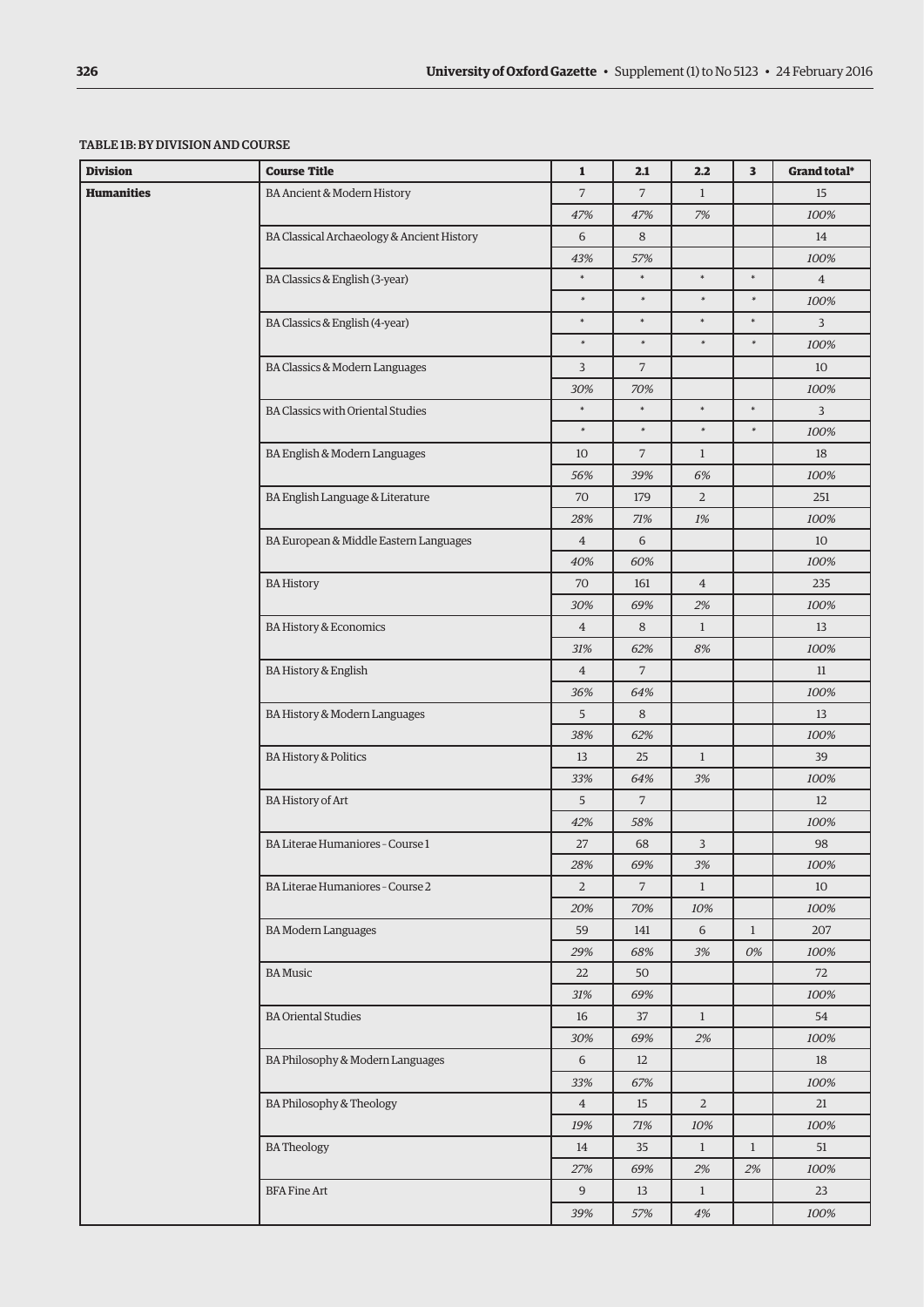| <b>Division</b>            | <b>Course Title</b>                         | $\mathbf 1$    | 2.1            | 2.2            | 3              | Grand total*   |
|----------------------------|---------------------------------------------|----------------|----------------|----------------|----------------|----------------|
| <b>Humanities</b> cont     | BTh Theology (full-time)                    | $\overline{4}$ | 13             | $\overline{4}$ |                | 21             |
|                            |                                             | 19%            | 62%            | 19%            |                | 100%           |
|                            | BTh Theology (part-time)                    | $\ast$         | $\ast$         | $\ast$         | $\ast$         | 3              |
|                            |                                             | $\ast$         | $\ast$         | $\ast$         | $\ast$         | 100%           |
| Mathematical, Physical and | <b>BA Biological Sciences</b>               | 35             | 64             | $\overline{7}$ |                | 106            |
| <b>Life Sciences</b>       |                                             | 33%            | 60%            | 7%             |                | 100%           |
|                            | <b>BA Computer Science</b>                  | 3              | 3              | $\overline{4}$ |                | 10             |
|                            |                                             | 30%            | 30%            | 40%            |                | 100%           |
|                            | BA Computer Science & Philosophy            | $\ast$         | $\ast$         | $\ast$         | $\ast$         | $\overline{2}$ |
|                            |                                             | $\ast$         | $\ast$         | $\ast$         | $\ast$         | 100%           |
|                            | <b>BA</b> Mathematics                       | 5              | 23             | 20             | 3              | 51             |
|                            |                                             | 10%            | 45%            | 39%            | 6%             | 100%           |
|                            | BA Mathematics & Computer Science           | $\ast$         | $\ast$         | $\ast$         | $\ast$         | $\overline{4}$ |
|                            |                                             | $\ast$         | $\ast$         | $\ast$         | $\ast$         | 100%           |
|                            | BA Mathematics & Philosophy                 | $\ast$         | $\ast$         | $\ast$         | $\ast$         | $\mathbf{1}$   |
|                            |                                             | $\ast$         | $\ast$         | $\ast$         | $\ast$         | 100%           |
|                            | <b>BA Mathematics &amp; Statistics</b>      | $\overline{2}$ | $\overline{2}$ | 8              | $\mathbf{1}$   | 13             |
|                            |                                             | 15%            | 15%            | 62%            | 8%             | 100%           |
|                            | <b>BA Physics</b>                           | 3              | 13             | 20             | 6              | 42             |
|                            |                                             | 7%             | 31%            | 48%            | 14%            | 100%           |
|                            | MChem Chemistry                             | 74             | 75             | 21             | 3              | 173            |
|                            |                                             | 43%            | 43%            | 12%            | 2%             | 100%           |
|                            | MCompSci Computer Science                   | 5              | $\overline{7}$ |                |                | 12             |
|                            |                                             | 42%            | 58%            |                |                | 100%           |
|                            | MEarthSci Earth Sciences                    | 6              | 24             |                |                | 30             |
|                            |                                             | 20%            | 80%            |                |                | 100%           |
|                            | MEng Engineering, Economics & Management    | $\overline{7}$ | $\overline{7}$ |                |                | 14             |
|                            |                                             | 50%            | 50%            |                |                | 100%           |
|                            | MEng Engineering Science                    | 55             | 57             | 26             | $\overline{4}$ | 142            |
|                            |                                             | 39%<br>$\ast$  | 40%<br>$\ast$  | 18%<br>$\ast$  | 3%<br>$\ast$   | 100%           |
|                            | MEng Materials, Economics & Management      | $\ast$         | $\ast$         | $\ast$         | $\ast$         | $\overline{3}$ |
|                            | <b>MEng Materials Science</b>               | 9              | 13             | $\overline{3}$ |                | 100%<br>25     |
|                            |                                             |                |                | 12%            |                | 100%           |
|                            | <b>MMath Mathematics</b>                    | 36%<br>45      | 52%<br>40      | 13             |                | 98             |
|                            |                                             | $46\%$         | $41\%$         | 13%            |                | 100%           |
|                            | MMath Mathematics & Statistics              | 5              | $\sqrt{6}$     | $\overline{4}$ |                | 15             |
|                            |                                             | 33%            | 40%            | 27%            |                | 100%           |
|                            | MMathCompSci Mathematics & Computer Science | 10             | $\overline{4}$ | $\overline{2}$ |                | 16             |
|                            |                                             | 63%            | $25\%$         | 13%            |                | 100%           |
|                            | MMathPhil Mathematics & Philosophy          | $\overline{4}$ | $\sqrt{6}$     | $\mathbf{1}$   |                | $11\,$         |
|                            |                                             | 36%            | 55%            | 9%             |                | 100%           |
|                            | <b>MPhys Physics</b>                        | 66             | 39             | $\mathbf{1}$   |                | 106            |
|                            |                                             | 62%            | 37%            | 1%             |                | 100%           |
|                            | MPhysPhil Physics & Philosophy              | 5              | 18             |                | $\mathbf{1}$   | 24             |
|                            |                                             | 21%            | 75%            |                | $4\%$          | 100%           |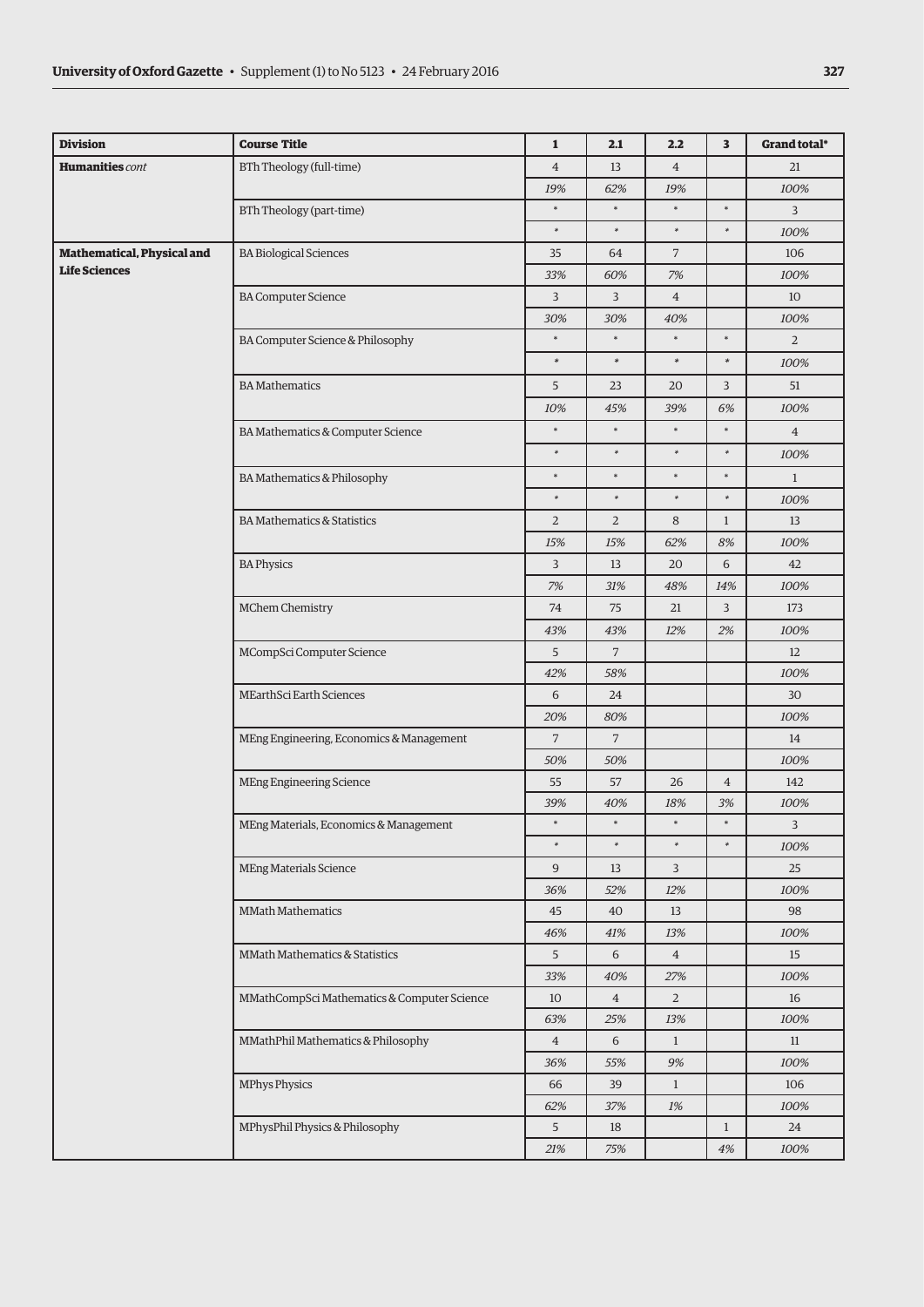| <b>Division</b>         | <b>Course Title</b>                                                                                                                                                                                                                                                                                                                                                                                                                        | $\mathbf{1}$   | 2.1            | 2.2            | $\overline{\mathbf{3}}$ | Grand total*   |
|-------------------------|--------------------------------------------------------------------------------------------------------------------------------------------------------------------------------------------------------------------------------------------------------------------------------------------------------------------------------------------------------------------------------------------------------------------------------------------|----------------|----------------|----------------|-------------------------|----------------|
| <b>Medical Sciences</b> | BA Cell & Systems Biology                                                                                                                                                                                                                                                                                                                                                                                                                  | $\overline{4}$ | 21             | $\mathbf{1}$   | $\mathbf{1}$            | 27             |
|                         |                                                                                                                                                                                                                                                                                                                                                                                                                                            | 15%            | 78%            | 4%             | 4%                      | 100%           |
|                         | <b>BA Experimental Psychology</b>                                                                                                                                                                                                                                                                                                                                                                                                          | 26             | 34             | $\overline{2}$ |                         | 62             |
|                         |                                                                                                                                                                                                                                                                                                                                                                                                                                            | 42%            | 55%            | 3%             |                         | 100%           |
|                         | <b>BA</b> Medical Sciences<br><b>BA</b> Neuroscience<br><b>BA Physiological Sciences</b><br>BA Psychology, Philosophy & Physiology<br>BA Psychology & Philosophy<br>MBiochem Molecular & Cellular Biochemistry<br>BA Archaeology & Anthropology<br>BA Economics & Management<br><b>BA Geography</b><br><b>BA Human Sciences</b><br><b>BA Jurisprudence</b><br>BA Jurisprudence (with Law in Europe)<br>BA Philosophy, Politics & Economics |                | 105            | 6              |                         | 145            |
|                         |                                                                                                                                                                                                                                                                                                                                                                                                                                            | 23%            | 72%            | 4%             |                         | 100%           |
|                         |                                                                                                                                                                                                                                                                                                                                                                                                                                            | $\mathbf{1}$   | $\overline{7}$ | $\mathbf{1}$   |                         | $\overline{9}$ |
|                         |                                                                                                                                                                                                                                                                                                                                                                                                                                            | 11%            | 78%            | 11%            |                         | 100%           |
|                         |                                                                                                                                                                                                                                                                                                                                                                                                                                            | $\ast$         | $\ast$         | $\star$        | $\ast$                  | $\overline{2}$ |
|                         |                                                                                                                                                                                                                                                                                                                                                                                                                                            | $\ast$         | $\ast$         | $\ast$         | $\ast$                  | 100%           |
|                         | $\ast$                                                                                                                                                                                                                                                                                                                                                                                                                                     | $\ast$         | $\ast$         | $\ast$         | $\mathbf{1}$            |                |
|                         |                                                                                                                                                                                                                                                                                                                                                                                                                                            | $\ast$         | $\ast$         | $\ast$         | $\ast$                  | 100%           |
|                         |                                                                                                                                                                                                                                                                                                                                                                                                                                            | 5              | 12             |                |                         | 17             |
|                         |                                                                                                                                                                                                                                                                                                                                                                                                                                            | 29%            | 71%            |                |                         | 100%           |
|                         |                                                                                                                                                                                                                                                                                                                                                                                                                                            | 34             | 48             | 5              | $\overline{3}$          | 90             |
|                         |                                                                                                                                                                                                                                                                                                                                                                                                                                            | 38%            | 53%            | 6%             | 3%                      | 100%           |
| <b>Social Sciences</b>  |                                                                                                                                                                                                                                                                                                                                                                                                                                            | 6              | 15             |                |                         | 21             |
|                         |                                                                                                                                                                                                                                                                                                                                                                                                                                            | 29%            | 71%            |                |                         | 100%           |
|                         |                                                                                                                                                                                                                                                                                                                                                                                                                                            | 26             | 60             | 5              | $1\,$                   | 92             |
|                         |                                                                                                                                                                                                                                                                                                                                                                                                                                            | 28%            | 65%            | 5%             | 1%                      | 100%           |
|                         |                                                                                                                                                                                                                                                                                                                                                                                                                                            | 32             | 44             | $\overline{2}$ |                         | 78             |
|                         |                                                                                                                                                                                                                                                                                                                                                                                                                                            | 41%            | 56%            | 3%             |                         | 100%           |
|                         |                                                                                                                                                                                                                                                                                                                                                                                                                                            | $\overline{7}$ | 19             | $\overline{2}$ |                         | 28             |
|                         |                                                                                                                                                                                                                                                                                                                                                                                                                                            | 25%            | 68%            | 7%             |                         | 100%           |
|                         |                                                                                                                                                                                                                                                                                                                                                                                                                                            | 44             | 131            | 10             |                         | 185            |
|                         |                                                                                                                                                                                                                                                                                                                                                                                                                                            | 24%            | 71%            | 5%             |                         | 100%           |
|                         |                                                                                                                                                                                                                                                                                                                                                                                                                                            | 8              | 21             | $\mathbf{1}$   |                         | 30             |
|                         |                                                                                                                                                                                                                                                                                                                                                                                                                                            | 27%            | 70%            | 3%             |                         | 100%           |
|                         |                                                                                                                                                                                                                                                                                                                                                                                                                                            | 55             | 183            | 11             |                         | 249            |
|                         |                                                                                                                                                                                                                                                                                                                                                                                                                                            | 22%            | 73%            | 4%             |                         | 100%           |
| <b>Total</b>            |                                                                                                                                                                                                                                                                                                                                                                                                                                            | 991            | 1,939          | 207            | 26                      | 3,163          |
| Percentage total        |                                                                                                                                                                                                                                                                                                                                                                                                                                            | 31%            | 61%            | 7%             | 1%                      | 100%           |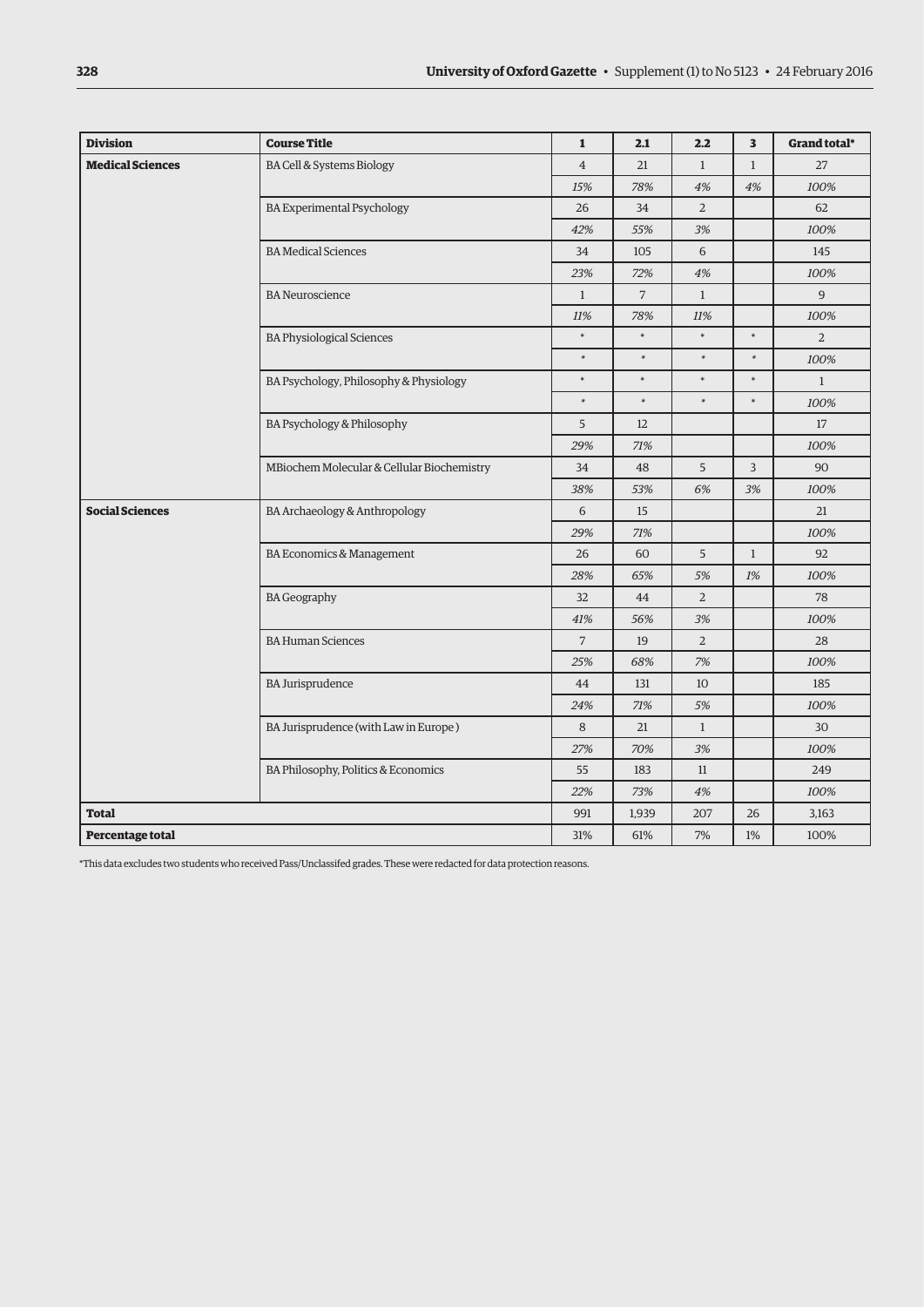## **Table 2: Number and proportion of students achieving each class, by sex**

TABLE 2A: BY DIVISION AND SEX

| <b>Division</b>            | <b>Sex</b> | $\mathbf{1}$ | 2.1   | 2.2 | $\overline{\mathbf{3}}$ | Grand total* |
|----------------------------|------------|--------------|-------|-----|-------------------------|--------------|
| Humanities                 | Female     | 170          | 482   | 14  | $\mathbf{1}$            | 667          |
|                            |            | 25%          | 72%   | 2%  | 0%                      | 100%         |
|                            | Male       | 197          | 349   | 15  | $\mathbf{1}$            | 562          |
|                            |            | 35%          | 62%   | 3%  | 0%                      | 100%         |
| <b>Total</b>               |            | 367          | 831   | 29  | $\overline{2}$          | 1,229        |
| Percentage total           |            | 30%          | 68%   | 2%  | 0%                      | 100%         |
| Mathematical, Physical and | Female     | 81           | 159   | 46  | 8                       | 294          |
| Life Sciences              |            | 28%          | 54%   | 16% | 3%                      | 100%         |
|                            | Male       | 261          | 246   | 86  | 11                      | 604          |
|                            |            | 43%          | 41%   | 14% | 2%                      | 100%         |
| <b>Total</b>               |            | 342          | 405   | 132 | 19                      | 898          |
| Percentage total           |            | 38%          | 45%   | 15% | 2%                      | 100%         |
| <b>Medical Sciences</b>    | Female     | 47           | 114   | 6   |                         | 167          |
|                            |            | 28%          | 68%   | 4%  |                         | 100%         |
|                            | Male       | 57           | 116   | 9   | $\overline{4}$          | 186          |
|                            |            | 31%          | 62%   | 5%  | 2%                      | 100%         |
| <b>Total</b>               |            | 104          | 230   | 15  | $\overline{4}$          | 353          |
| Percentage total           |            | 29%          | 65%   | 4%  | 1%                      | 100%         |
| Social Sciences            | Female     | 57           | 222   | 15  |                         | 294          |
|                            |            | 19%          | 76%   | 5%  |                         | 100%         |
|                            | Male       | 121          | 251   | 16  | $\mathbf{1}$            | 389          |
|                            |            | 31%          | 65%   | 4%  | 0%                      | 100%         |
| <b>Total</b>               |            | 178          | 473   | 31  | $\mathbf{1}$            | 683          |
| Percentage total           |            | 26%          | 69%   | 5%  | 0%                      | 100%         |
| <b>Grand total</b>         |            | 991          | 1,939 | 207 | 26                      | 3,163        |
| Percentage grand total*    |            | 31%          | 61%   | 7%  | 1%                      | 100%         |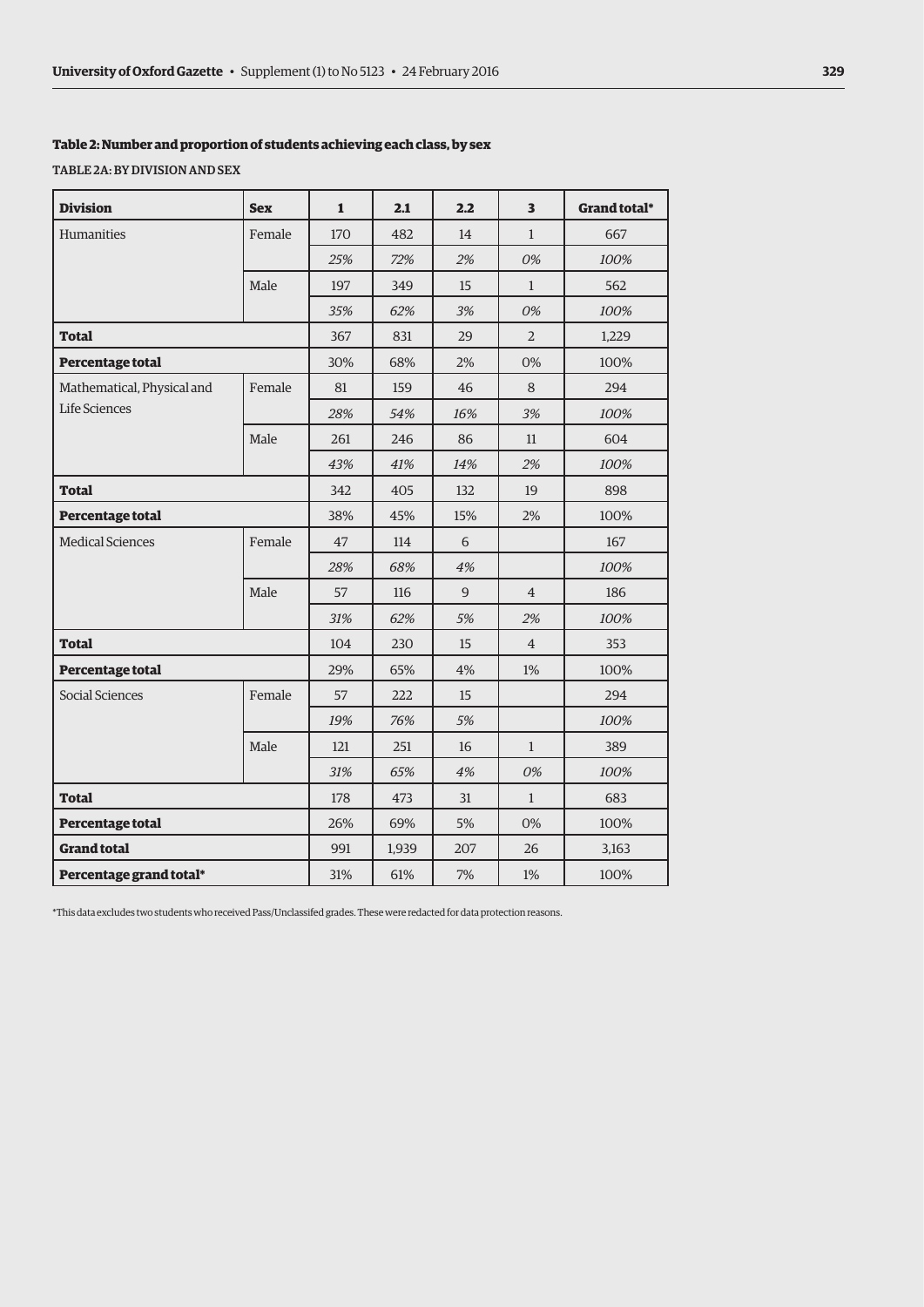# TABLE 2B: BY COURSE AND SEX

| <b>Course Title</b>                        | <b>Sex</b> | $\mathbf 1$    | 2.1            | 2.2                     | 3            | Grand total*   |
|--------------------------------------------|------------|----------------|----------------|-------------------------|--------------|----------------|
| BA Ancient & Modern History                | Female     | $\ast$         | $\ast$         | $\ast$                  | $\ast$       | $\overline{2}$ |
|                                            |            | $\ast$         | $\ast$         | $\ast$                  | $\ast$       | 100%           |
|                                            | Male       | $\overline{7}$ | 6              |                         |              | $13\,$         |
|                                            |            | 54%            | 46%            |                         |              | 100%           |
| BA Archaeology & Anthropology              | Female     | $\overline{4}$ | 12             |                         |              | 16             |
|                                            |            | 25%            | 75%            |                         |              | 100%           |
|                                            | Male       | $\ast$         | $\ast$         | $\ast$                  | $\ast$       | 5              |
|                                            |            | $\ast$         | $\ast$         | $\ast$                  | $\ast$       | 100%           |
| <b>BA Biological Sciences</b>              | Female     | 17             | $41\,$         | 6                       |              | 64             |
|                                            |            | 27%            | 64%            | 9%                      |              | 100%           |
|                                            | Male       | 18             | 23             | $\mathbf{1}$            |              | 42             |
|                                            |            | 43%            | 55%            | 2%                      |              | 100%           |
| BA Cell & Systems Biology                  | Female     | $\overline{2}$ | 12             |                         |              | 14             |
|                                            |            | 14%            | 86%            |                         |              | 100%           |
|                                            | Male       | $\overline{2}$ | $\overline{9}$ | $\mathbf{1}$            | $\mathbf{1}$ | 13             |
|                                            |            | 15%            | 69%            | 8%                      | $8\%$        | 100%           |
| BA Classical Archaeology & Ancient History | Female     | $\ast$         | $\ast$         | $\ast$                  | $\ast$       | 5              |
|                                            |            | $\ast$         | $\ast$         | $\ast$                  | $\ast$       | 100%           |
|                                            | Male       | 5              | $\overline{4}$ |                         |              | $\overline{9}$ |
|                                            |            | 56%            | 44%            |                         |              | 100%           |
| BA Classics & English (3-year)             | Female     | $\ast$         | $\ast$         | $\ast$                  | $\ast$       | $\overline{3}$ |
|                                            |            | $\ast$         | $\ast$         | $\ast$                  | $\ast$       | 100%           |
|                                            | Male       | $\ast$         | $\ast$         | $\ast$                  | $\ast$       | $\mathbf{1}$   |
|                                            |            | $\ast$         | $\ast$         | $\ast$                  | $\ast$       | 100%           |
| BA Classics & English (4-year)             | Female     | $\ast$         | $\ast$         | $\ast$                  | $\ast$       | 3              |
|                                            |            | $\ast$         | $\ast$         | $\ast$                  | $\ast$       | 100%           |
| BA Classics & Modern Languages             | Female     | $\overline{2}$ | $\overline{4}$ |                         |              | $\sqrt{6}$     |
|                                            |            | 33%            | 67%            |                         |              | 100%           |
|                                            | Male       | $\ast$         | $\ast$         | $\ast$                  | $\ast$       | $\overline{4}$ |
|                                            |            | $\ast$         | $\ast$         | $\ast$                  | $\ast$       | $100\%$        |
| <b>BA Classics with Oriental Studies</b>   | Female     | $\ast$         | $\ast$         | $\ast$                  | $\ast$       | $\overline{2}$ |
|                                            |            | $\ast$         | $\ast$         | $\ast$                  | $\ast$       | 100%           |
|                                            | Male       | $\ast$         | $\ast$         | $\ast$                  | $\ast$       | $\mathbf{1}$   |
|                                            |            | $\ast$         | $\ast$         | $\ast$                  | $\ast$       | 100%           |
| <b>BA Computer Science</b>                 | Female     | $\ast$         | $\ast$         | $\ast$                  | $\ast$       | $\mathbf{1}$   |
|                                            |            | $\ast$         | $\ast$         | $\ast$                  | $\ast$       | 100%           |
|                                            | Male       | $\ast$         | $\ast$         | $\ast$                  | $\ast$       | $\overline{9}$ |
|                                            |            | $\ast$         | $\ast$         | $\ast$                  | $\ast$       | 100%           |
| BA Computer Science & Philosophy           | Female     | $\ast$         | $\ast$         | $\ast$                  | $\ast$       | $\mathbf{1}$   |
|                                            |            | $\ast$         | $\ast$         | $\ast$                  | $\ast$       | 100%           |
|                                            | Male       | $\ast$         | $\ast$         | $\ast$                  | $\ast$       | $\mathbf{1}$   |
|                                            |            | $\ast$         | $\ast$         | $\ast$                  | $\ast$       | 100%           |
| BA Economics & Management                  | Female     | $\overline{3}$ | 14             | $\overline{2}$          |              | 19             |
|                                            |            | $16\%$         | $74\%$         | $11\%$                  |              | $100\%$        |
|                                            | Male       | 23             | 46             | $\overline{\mathbf{3}}$ | $\mathbf{1}$ | 73             |
|                                            |            | 32%            | 63%            | $4\%$                   | $1\%$        | 100%           |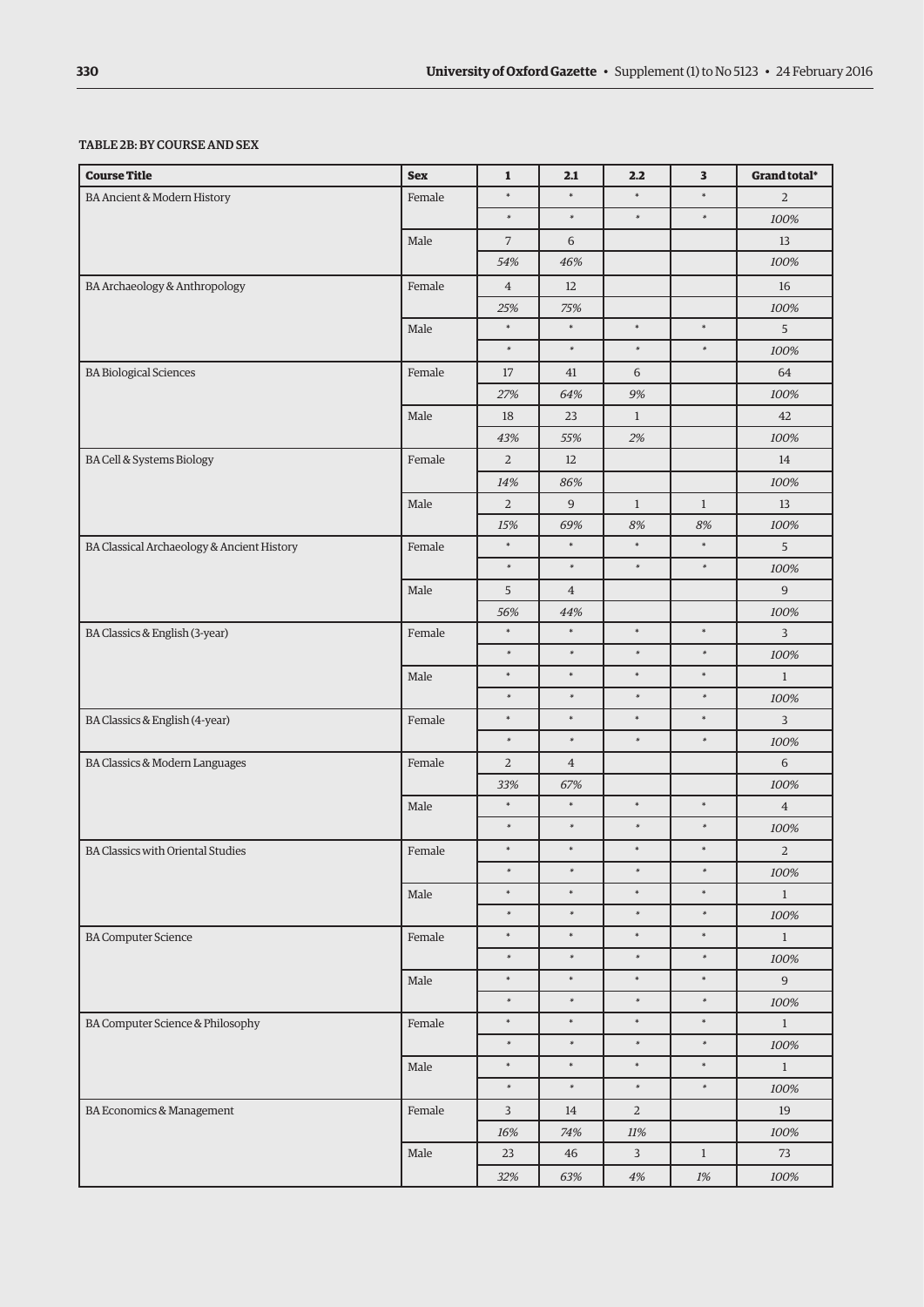| <b>Course Title</b>                    | <b>Sex</b> | $\mathbf 1$    | 2.1            | 2.2            | 3      | Grand total*   |
|----------------------------------------|------------|----------------|----------------|----------------|--------|----------------|
| BA English & Modern Languages          | Female     | 5              | $6\,$          | $\mathbf{1}$   |        | 12             |
|                                        |            | 42%            | 50%            | 8%             |        | 100%           |
|                                        | Male       | 5              | $\mathbf{1}$   |                |        | $\,$ 6 $\,$    |
|                                        |            | 83%            | 17%            |                |        | 100%           |
| BA English Language & Literature       | Female     | 36             | 115            | $\mathbf{1}$   |        | 152            |
|                                        |            | 24%            | 76%            | 1%             |        | 100%           |
|                                        | Male       | 34             | 64             | $\mathbf{1}$   |        | 99             |
|                                        |            | 34%            | 65%            | 1%             |        | 100%           |
| BA European & Middle Eastern Languages | Female     | $\ast$         | $\ast$         | $\ast$         | $\ast$ | $\overline{4}$ |
|                                        |            | $\ast$         | $\ast$         | $\ast$         | $\ast$ | 100%           |
|                                        | Male       | 3              | 3              |                |        | 6              |
|                                        |            | 50%            | 50%            |                |        | 100%           |
| <b>BA Experimental Psychology</b>      | Female     | 21             | 22             |                |        | 43             |
|                                        |            | 49%            | 51%            |                |        | 100%           |
|                                        | Male       | 5              | 12             | $\sqrt{2}$     |        | 19             |
|                                        |            | 26%            | 63%            | 11%            |        | 100%           |
| <b>BA</b> Geography                    | Female     | 15             | 30             | $\overline{2}$ |        | 47             |
|                                        |            | 32%            | 64%            | $4\%$          |        | 100%           |
|                                        | Male       | 17             | 14             |                |        | 31             |
|                                        |            | 55%            | 45%            |                |        | 100%           |
| <b>BA History</b>                      | Female     | 29             | 88             | $\overline{2}$ |        | 119            |
|                                        |            | 24%            | 74%            | 2%             |        | 100%           |
|                                        | Male       | 41             | 73             | $\overline{2}$ |        | 116            |
|                                        |            | 35%            | 63%            | 2%             |        | 100%           |
| <b>BA History &amp; Economics</b>      | Female     | $\ast$         | $\ast$         | $\ast$         | $\ast$ | $\overline{2}$ |
|                                        |            | $\ast$         | $\ast$         | $\ast$         | $\ast$ | 100%           |
|                                        | Male       | $\overline{4}$ | 6              | $\mathbf{1}$   |        | 11             |
|                                        |            | 36%            | 55%            | 9%             |        | 100%           |
| <b>BA History &amp; English</b>        | Female     | $\overline{2}$ | $\overline{4}$ |                |        | $\,$ 6 $\,$    |
|                                        | Male       | 33%<br>$\ast$  | 67%<br>$\ast$  | $\ast$         | $\ast$ | 100%<br>5      |
|                                        |            | $\ast$         | $\ast$         | $\ast$         | $\ast$ | 100%           |
| BA History & Modern Languages          | Female     | $\ast$         | $\ast$         | $\ast$         | $\ast$ | 12             |
|                                        |            | $\ast$         | $\ast$         | $\ast$         | $\ast$ | 100%           |
|                                        | Male       | $\ast$         | $\ast$         | $\ast$         | $\ast$ | $\mathbf{1}$   |
|                                        |            | $\ast$         | $\ast$         | $\ast$         | $\ast$ | 100%           |
| <b>BA History &amp; Politics</b>       | Female     | $\mathbf{3}$   | $12\,$         | $\mathbf{1}$   |        | $16\,$         |
|                                        |            | 19%            | 75%            | 6%             |        | 100%           |
|                                        | Male       | 10             | 13             |                |        | 23             |
|                                        |            | 43%            | 57%            |                |        | 100%           |
| <b>BA History of Art</b>               | Female     | 5              | 5              |                |        | 10             |
|                                        |            | 50%            | 50%            |                |        | 100%           |
|                                        | Male       | $\ast$         | $\ast$         | $\ast$         | $\ast$ | $\overline{a}$ |
|                                        |            | $\ast$         | $\ast$         | $\ast$         | $\ast$ | 100%           |
| <b>BA Human Sciences</b>               | Female     | $\overline{4}$ | $11\,$         | $\sqrt{2}$     |        | 17             |
|                                        |            | 24%            | 65%            | 12%            |        | 100%           |
|                                        | Male       | $\mathbf{3}$   | $\,8\,$        |                |        | 11             |
|                                        |            | 27%            | 73%            |                |        | 100%           |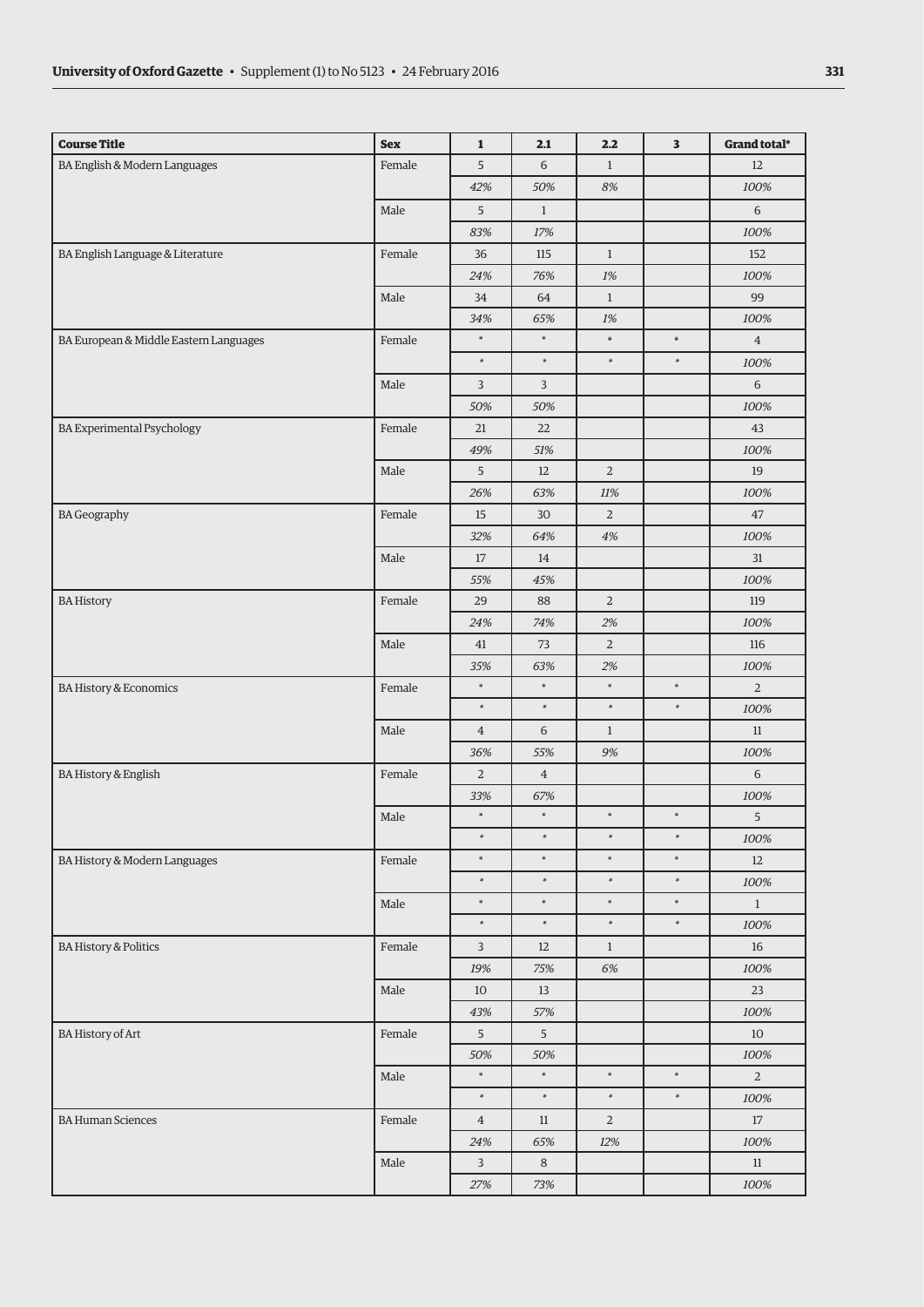| <b>Course Title</b>                    | <b>Sex</b> | $\mathbf{1}$   | 2.1            | 2.2            | 3              | Grand total*   |
|----------------------------------------|------------|----------------|----------------|----------------|----------------|----------------|
| <b>BA Jurisprudence</b>                | Female     | 17             | 71             | 5              |                | 93             |
|                                        |            | 18%            | 76%            | 5%             |                | 100%           |
|                                        | Male       | 27             | 60             | 5              |                | 92             |
|                                        |            | 29%            | 65%            | 5%             |                | 100%           |
| BA Jurisprudence (with Law in Europe)  | Female     | 5              | 12             | $\mathbf{1}$   |                | 18             |
|                                        |            | 28%            | 67%            | $6\%$          |                | 100%           |
|                                        | Male       | 3              | $\overline{9}$ |                |                | 12             |
|                                        |            | 25%            | 75%            |                |                | 100%           |
| BA Literae Humaniores - Course 1       | Female     | 10             | 27             | $\overline{2}$ |                | 39             |
|                                        |            | 26%            | 69%            | 5%             |                | 100%           |
|                                        | Male       | 17             | 41             | $\mathbf{1}$   |                | 59             |
|                                        |            | 29%            | 69%            | 2%             |                | 100%           |
| BA Literae Humaniores - Course 2       | Female     | $\ast$         | $\ast$         | $\ast$         | $\ast$         | 9              |
|                                        |            | $\ast$         | $\ast$         | $\ast$         | $\ast$         | 100%           |
|                                        | Male       | $\ast$         | $\ast$         | $\ast$         | $\ast$         | $\mathbf{1}$   |
|                                        |            | $\ast$         | $\ast$         | $\ast$         | $\ast$         | 100%           |
| <b>BA</b> Mathematics                  | Female     | $\mathbf{1}$   | 11             | 5              | $\mathbf{1}$   | 18             |
|                                        |            | 6%             | 61%            | 28%            | 6%             | 100%           |
|                                        | Male       | $\overline{4}$ | 12             | 15             | $\overline{2}$ | 33             |
|                                        |            | 12%            | 36%            | 45%            | 6%             | 100%           |
| BA Mathematics & Computer Science      | Male       | $\ast$         | $\ast$         | $\ast$         | $\ast$         | $\overline{4}$ |
|                                        |            | $\ast$         | $\ast$         | $\ast$         | $\ast$         | 100%           |
| BA Mathematics & Philosophy            | Female     | $\ast$         | $\ast$         | $\ast$         | $\ast$         | $\mathbf{1}$   |
|                                        |            | $\ast$         | $\ast$         | $\ast$         | $\ast$         | 100%           |
| <b>BA Mathematics &amp; Statistics</b> | Female     | $\ast$         | $\ast$         | $\ast$         | $\ast$         | 5              |
|                                        |            | $\ast$         | $\ast$         | $\ast$         | $\ast$         | 100%           |
|                                        | Male       | $\mathbf{1}$   | $\sqrt{2}$     | 5              |                | 8              |
|                                        |            | 13%            | 25%            | 63%            |                | 100%           |
| <b>BA Medical Sciences</b>             | Female     | $\overline{7}$ | 45             | 3              |                | 55             |
|                                        |            | 13%            | 82%            | 5%             |                | 100%           |
|                                        | Male       | 27             | 60             | $\overline{3}$ |                | 90             |
|                                        |            | 30%            | 67%            | $3\%$          |                | $100\%$        |
| <b>BA Modern Languages</b>             | Female     | 38             | 98             | $\sqrt{2}$     |                | 138            |
|                                        |            | 28%            | 71%            | $1\%$          |                | 100%           |
|                                        | Male       | 21             | 43             | $\overline{4}$ | $\mathbf{1}$   | 69             |
|                                        |            | 30%            | 62%            | 6%             | 1%             | 100%           |
| <b>BA</b> Music                        | Female     | 10             | 26             |                |                | 36             |
|                                        |            | 28%            | 72%            |                |                | 100%           |
|                                        | Male       | 12             | 24             |                |                | 36             |
|                                        |            | 33%            | 67%            |                |                | 100%           |
| <b>BA</b> Neuroscience                 | Female     | $\ast$         | $\ast$         | $\ast$         | $\ast$         | $\overline{4}$ |
|                                        |            | $\ast$         | $\ast$         | $\ast$         | $\ast$         | 100%           |
|                                        | Male       | $\ast$         | $\ast$         | $\ast$         | $\ast$         | 5              |
|                                        |            | $\ast$         | $\ast$         | $\ast$         | $\ast$         | 100%           |
| <b>BA Oriental Studies</b>             | Female     | $\sqrt{ }$     | 19             | $\mathbf{1}$   |                | 27             |
|                                        |            | 26%            | 70%            | $4\%$          |                | 100%           |
|                                        | Male       | $9$            | 18             |                |                | 27             |
|                                        |            | 33%            | 67%            |                |                | 100%           |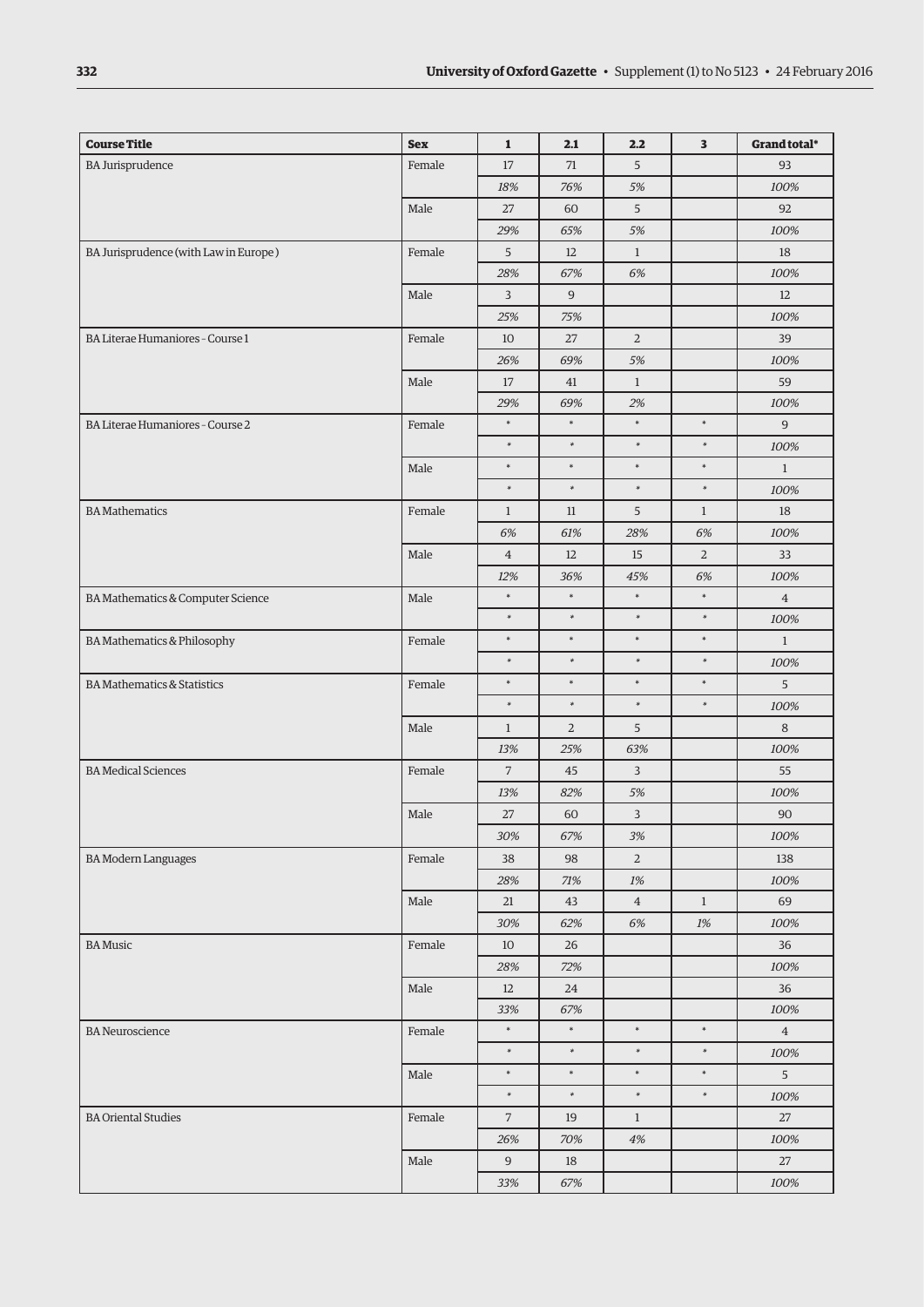| <b>Course Title</b>                        | <b>Sex</b> | $\mathbf 1$    | 2.1            | 2.2            | 3              | Grand total*   |
|--------------------------------------------|------------|----------------|----------------|----------------|----------------|----------------|
| BA Philosophy, Politics & Economics        | Female     | 9              | 72             | $\overline{3}$ |                | 84             |
|                                            |            | 11%            | 86%            | 4%             |                | 100%           |
|                                            | Male       | 46             | 111            | $\,8\,$        |                | 165            |
|                                            |            | 28%            | 67%            | 5%             |                | 100%           |
| BA Philosophy & Modern Languages           | Female     | $\overline{2}$ | 10             |                |                | 12             |
|                                            |            | 17%            | 83%            |                |                | 100%           |
|                                            | Male       | $\overline{4}$ | $\overline{2}$ |                |                | 6              |
|                                            |            | 67%            | 33%            |                |                | 100%           |
| BA Philosophy & Theology                   | Female     | $\mathbf{1}$   | $\overline{7}$ | $\mathbf{1}$   |                | 9              |
|                                            |            | 11%            | 78%            | 11%            |                | 100%           |
|                                            | Male       | $\overline{3}$ | 8              | $\mathbf{1}$   |                | 12             |
|                                            |            | 25%            | 67%            | 8%             |                | 100%           |
| <b>BA Physics</b>                          | Female     | $\mathbf{1}$   | $\overline{4}$ | $\,$ 6 $\,$    | $\overline{2}$ | 13             |
|                                            |            | 8%             | 31%            | 46%            | 15%            | 100%           |
|                                            | Male       | $\overline{2}$ | 9              | 14             | $\overline{4}$ | 29             |
|                                            |            | 7%             | 31%            | 48%            | 14%            | 100%           |
| <b>BA Physiological Sciences</b>           | Female     | $\ast$         | $\ast$         | $\ast$         | $\ast$         | $\mathbf{1}$   |
|                                            |            | $\ast$         | $\ast$         | $\ast$         | $\ast$         | $100\%$        |
|                                            | Male       | $\ast$         | $\ast$         | $\ast$         | $\ast$         | $\mathbf{1}$   |
|                                            |            | $\ast$         | $\ast$         | $\ast$         | $\ast$         | 100%           |
| BA Psychology, Philosophy & Physiology     | Male       | $\ast$         | $\ast$         | $\ast$         | $\ast$         | $\mathbf{1}$   |
|                                            |            | $\ast$         | $\ast$         | $\ast$         | $\ast$         | 100%           |
| BA Psychology & Philosophy                 | Female     | 3              | 11             |                |                | 14             |
|                                            |            | 21%            | 79%            |                |                | 100%           |
|                                            | Male       | $\ast$         | $\ast$         | $\ast$         | $\ast$         | 3              |
|                                            |            | $\ast$         | $\ast$         | $\ast$         | $\ast$         | 100%           |
| <b>BATheology</b>                          | Female     | 3              | 18             |                | $\mathbf{1}$   | 22             |
|                                            |            | 14%            | 82%            |                | 5%             | 100%           |
|                                            | Male       | 11             | 17             | $\mathbf{1}$   |                | 29             |
|                                            |            | 38%            | 59%            | 3%             |                | 100%           |
| <b>BFA Fine Art</b>                        | Female     | $\overline{7}$ | 11             | $\mathbf{1}$   |                | 19             |
|                                            |            | 37%            | 58%            | 5%             |                | 100%           |
|                                            | Male       | $\ast$         | $\ast$         | $\ast$         | $\ast$         | $\overline{4}$ |
|                                            |            | $\ast$         | $\ast$         | $\ast$         | $\ast$         | 100%           |
| BTh Theology (full-time)                   | Male       | $\overline{4}$ | 13             | $\overline{4}$ |                | 21             |
|                                            |            | 19%            | 62%            | 19%            |                | 100%           |
| BTh Theology (part-time)                   | Female     | $\ast$         | $\ast$         | $\ast$         | $\ast$         | $\overline{2}$ |
|                                            |            | $\ast$         | $\ast$         | $\ast$         | $\ast$         | 100%           |
|                                            | Male       | $\ast$         | $\ast$         | $\ast$         | $\ast$         | $\mathbf{1}$   |
|                                            |            | $\ast$         | $\ast$         | $\ast$         | $\ast$         | 100%           |
| MBiochem Molecular & Cellular Biochemistry | Female     | 13             | 20             | 3              |                | 36             |
|                                            |            | 36%            | 56%            | 8%             |                | 100%           |
|                                            | Male       | 21             | 28             | $\mathbf{2}$   | 3              | 54             |
|                                            |            | 39%            | 52%            | $4\%$          | 6%             | 100%           |
| MChem Chemistry                            | Female     | 22             | 42             | 12             | $\mathbf{1}$   | 77             |
|                                            |            | 29%            | 55%            | $16\%$         | $1\%$          | 100%           |
|                                            | Male       | 52             | 33             | $9\,$          | $\overline{2}$ | 96             |
|                                            |            | 54%            | 34%            | 9%             | 2%             | 100%           |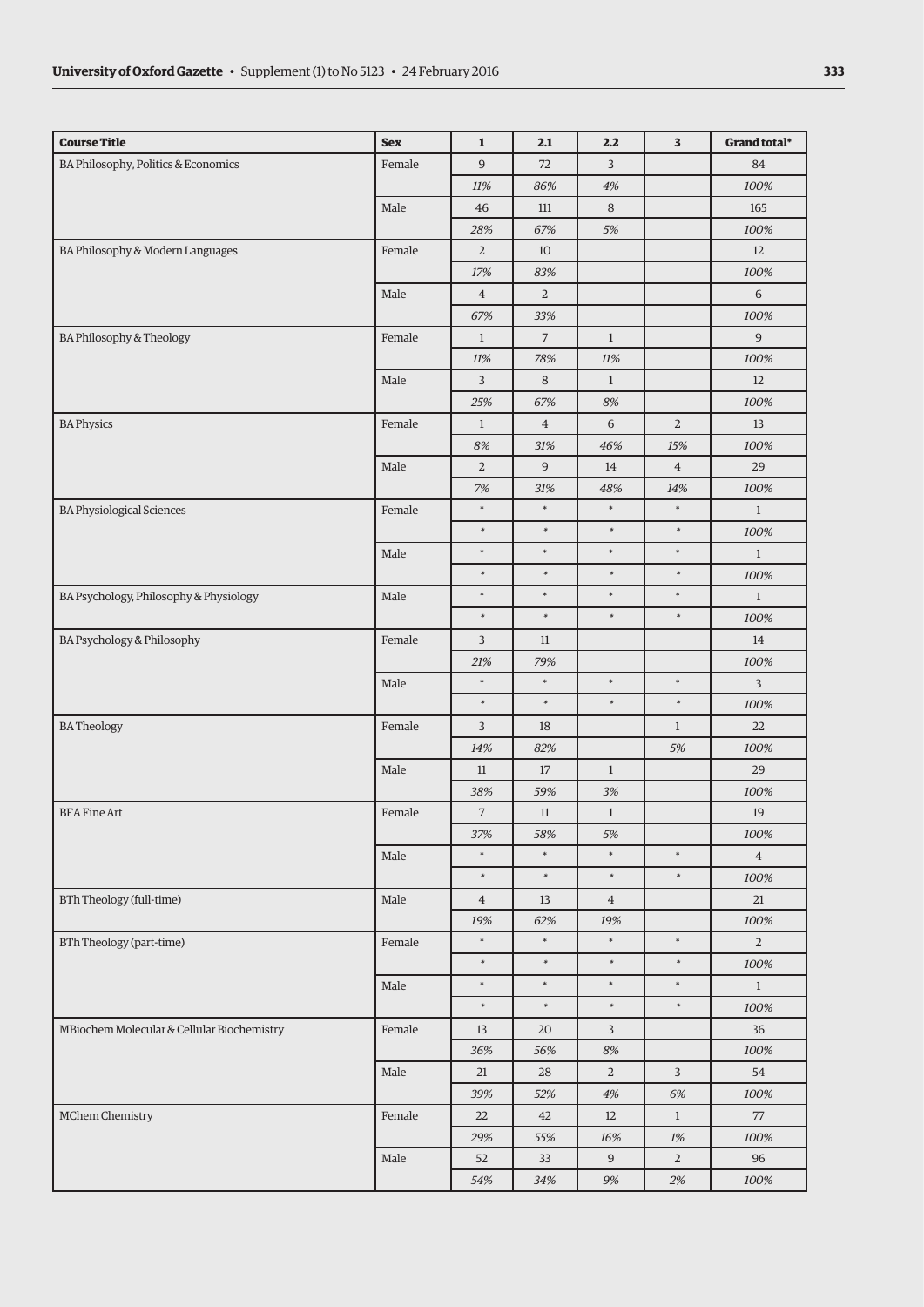| <b>Course Title</b>                         | <b>Sex</b> | $\mathbf 1$    | 2.1            | 2.2            | 3            | Grand total*   |
|---------------------------------------------|------------|----------------|----------------|----------------|--------------|----------------|
| MCompSci Computer Science                   | Female     | $\ast$         | $\ast$         | $\ast$         | $\ast$       | $\overline{2}$ |
|                                             |            | $\ast$         | $\ast$         | $\ast$         | $\ast$       | 100%           |
|                                             | Male       | $\overline{4}$ | 6              |                |              | 10             |
|                                             |            | 40%            | 60%            |                |              | 100%           |
| MEarthSci Earth Sciences                    | Female     | $\overline{2}$ | 9              |                |              | 11             |
|                                             |            | 18%            | 82%            |                |              | 100%           |
|                                             | Male       | $\overline{4}$ | 15             |                |              | 19             |
|                                             |            | 21%            | 79%            |                |              | 100%           |
| MEng Engineering, Economics & Management    | Female     | $\ast$         | $\ast$         | $\ast$         | $\ast$       | 3              |
|                                             |            | $\ast$         | $\ast$         | $\ast$         | $\ast$       | 100%           |
|                                             | Male       | 5              | 6              |                |              | 11             |
|                                             |            | 45%            | 55%            |                |              | 100%           |
| <b>MEng Engineering Science</b>             | Female     | 9              | 12             | $\overline{9}$ | $\mathbf{1}$ | 31             |
|                                             |            | 29%            | 39%            | 29%            | 3%           | 100%           |
|                                             | Male       | 46             | 45             | $17\,$         | 3            | $111$          |
|                                             |            | 41%            | 41%            | 15%            | 3%           | 100%           |
| MEng Materials, Economics & Management      | Female     | $\ast$         | $\ast$         | $\ast$         | $\ast$       | $\mathbf{1}$   |
|                                             |            | $\ast$         | $\ast$         | $\ast$         | $\ast$       | 100%           |
|                                             | Male       | $\ast$         | $\ast$         | $\ast$         | $\ast$       | $\overline{2}$ |
|                                             |            | $\ast$         | $\ast$         | $\ast$         | $\ast$       | 100%           |
| MEng Materials Science                      | Female     | $\overline{2}$ | $\,8\,$        | $\mathbf{1}$   |              | 11             |
|                                             |            | 18%            | 73%            | 9%             |              | 100%           |
|                                             | Male       | $\overline{7}$ | 5              | $\overline{2}$ |              | 14             |
|                                             |            | 50%            | 36%            | 14%            |              | 100%           |
| <b>MMath Mathematics</b>                    | Female     | $\,8\,$        | $\overline{7}$ | $\overline{3}$ |              | 18             |
|                                             |            | 44%            | 39%            | 17%            |              | 100%           |
|                                             | Male       | 37             | 33             | 10             |              | 80             |
|                                             |            | 46%            | 41%            | 13%            |              | 100%           |
| MMath Mathematics & Statistics              | Female     | $\overline{2}$ | $\overline{4}$ | $\mathbf{1}$   |              | $\overline{7}$ |
|                                             |            | 29%            | 57%            | 14%            |              | 100%           |
|                                             | Male       | 3              | $\overline{2}$ | $\overline{3}$ |              | $\,8\,$        |
|                                             |            | 38%            | 25%            | 38%            |              | 100%           |
| MMathCompSci Mathematics & Computer Science | Female     | $\ast$         |                | $\ast$         | $\ast$       | $\overline{2}$ |
|                                             |            | $\ast$         | $\ast$         | $\ast$         | $\ast$       | 100%           |
|                                             | Male       | 8              | $\overline{4}$ | $\overline{2}$ |              | 14             |
|                                             |            | 57%            | 29%            | 14%            |              | 100%           |
| MMathPhil Mathematics & Philosophy          | Female     | $\ast$         | $\ast$         | $\ast$         | $\ast$       | $\overline{3}$ |
|                                             |            | $\ast$         | $\ast$         | $\ast$         | $\ast$       | 100%           |
|                                             | Male       | 3              | $\overline{4}$ | $\mathbf{1}$   |              | $\,8\,$        |
|                                             |            | 38%            | 50%            | 13%            |              | 100%           |
| <b>MPhys Physics</b>                        | Female     | $\overline{7}$ | 8              |                |              | 15             |
|                                             |            | 47%            | 53%            |                |              | 100%           |
|                                             | Male       | 59             | $31\,$         | $1\,$          |              | 91             |
|                                             |            | 65%            | 34%            | 1%             |              | 100%           |
| MPhysPhil Physics & Philosophy              | Female     | $\mathbf{1}$   | 8              |                | $\mathbf{1}$ | 10             |
|                                             |            | 10%            | 80%            |                | 10%          | 100%           |
|                                             | Male       | $\overline{4}$ | 10             |                |              | 14             |
|                                             |            | 29%            | $71\%$         |                |              | 100%           |
| <b>Total</b>                                |            | 991            | 1,939          | 207            | 26           | 3,163          |
| Percentage total                            |            | 31%            | 61%            | $7\%$          | $1\%$        | 100%           |